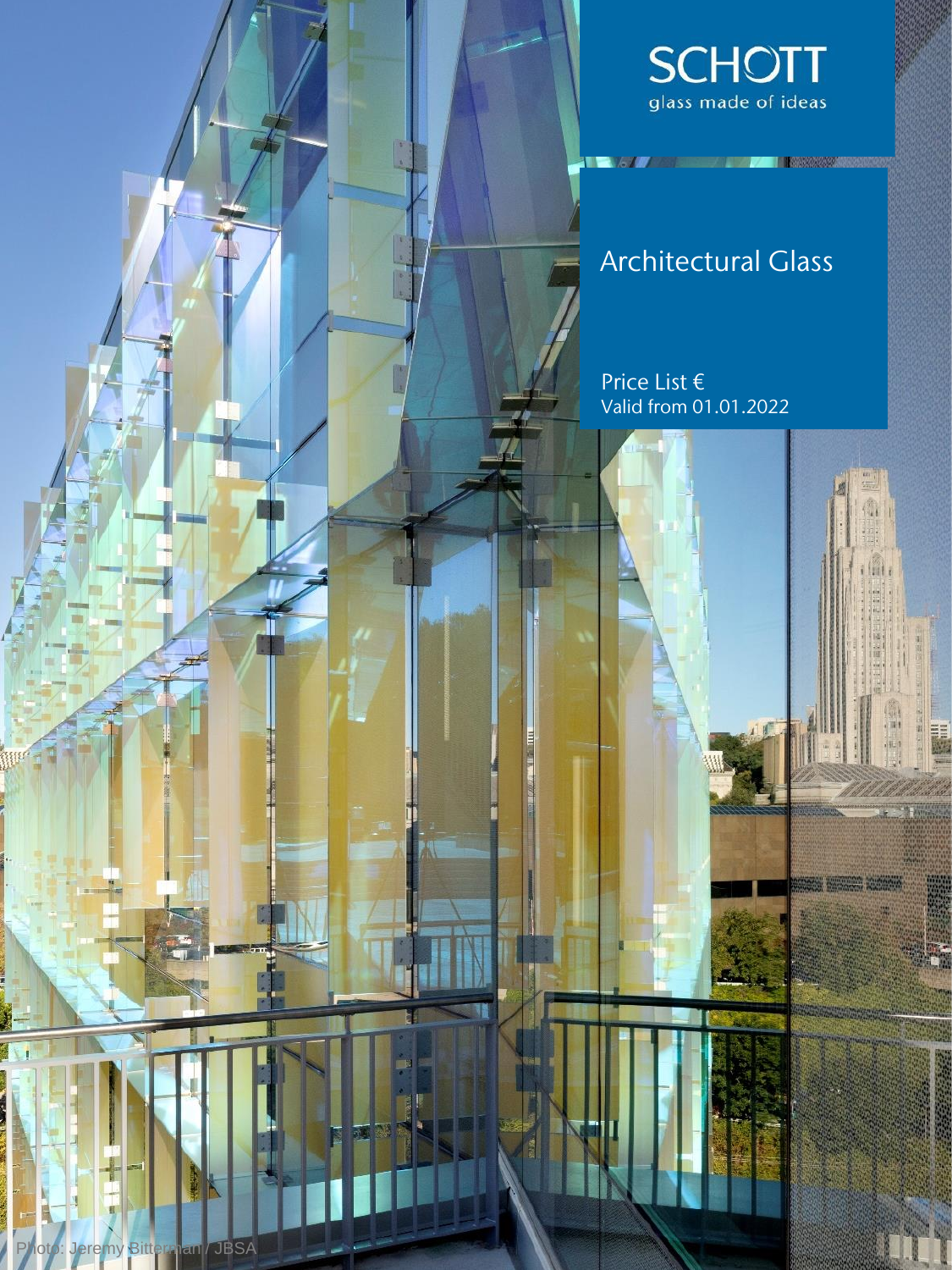Pioneering. Responsibly. Together. These attributes have characterized SCHOTT, manufacturer of special glass, glass-ceramics and other innovative materials, for over 130 years. As #glasslovers and inventor of special glass, we are reliable partners for high-tech industries to enable new market launches and applications. Our goal is to become climate neutral by 2030.

SCHOTT works closely with architects and designers to extend the boundaries of design and create new opportunities for building culture – in terms of design and space, indoors and outdoors, aesthetics and functionality. That's what makes SCHOTT a qualified partner for architecture.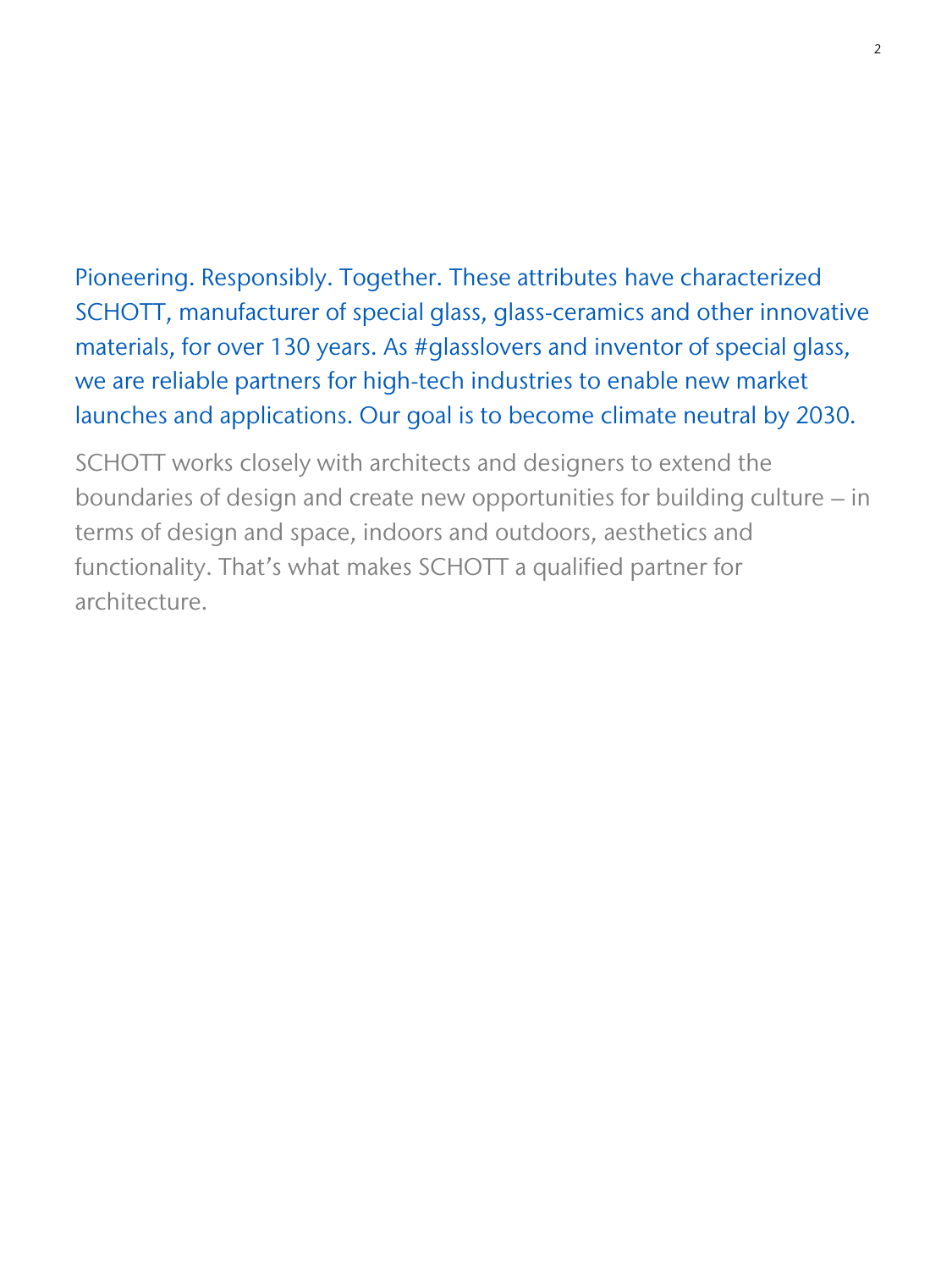

### **Contents**

- 5 SCHOTT AMIRAN® Anti-Reflective Glass
- 6 SCHOTT MIRONA® Semi-Transparent Mirrored Glass
- 7 SCHOTT NARIMA® Color Effects Glass
- 10 SCHOTT Glass for Restoration RESTOVER® RESTOVER® light RESTOVER® plus TIKANA® GOETHEGLAS
- 11 Machine-Drawn Glasses SCHOTT ARTISTA® – Clear Glass SCHOTT RIVULETTA® – Structured Colorless Glass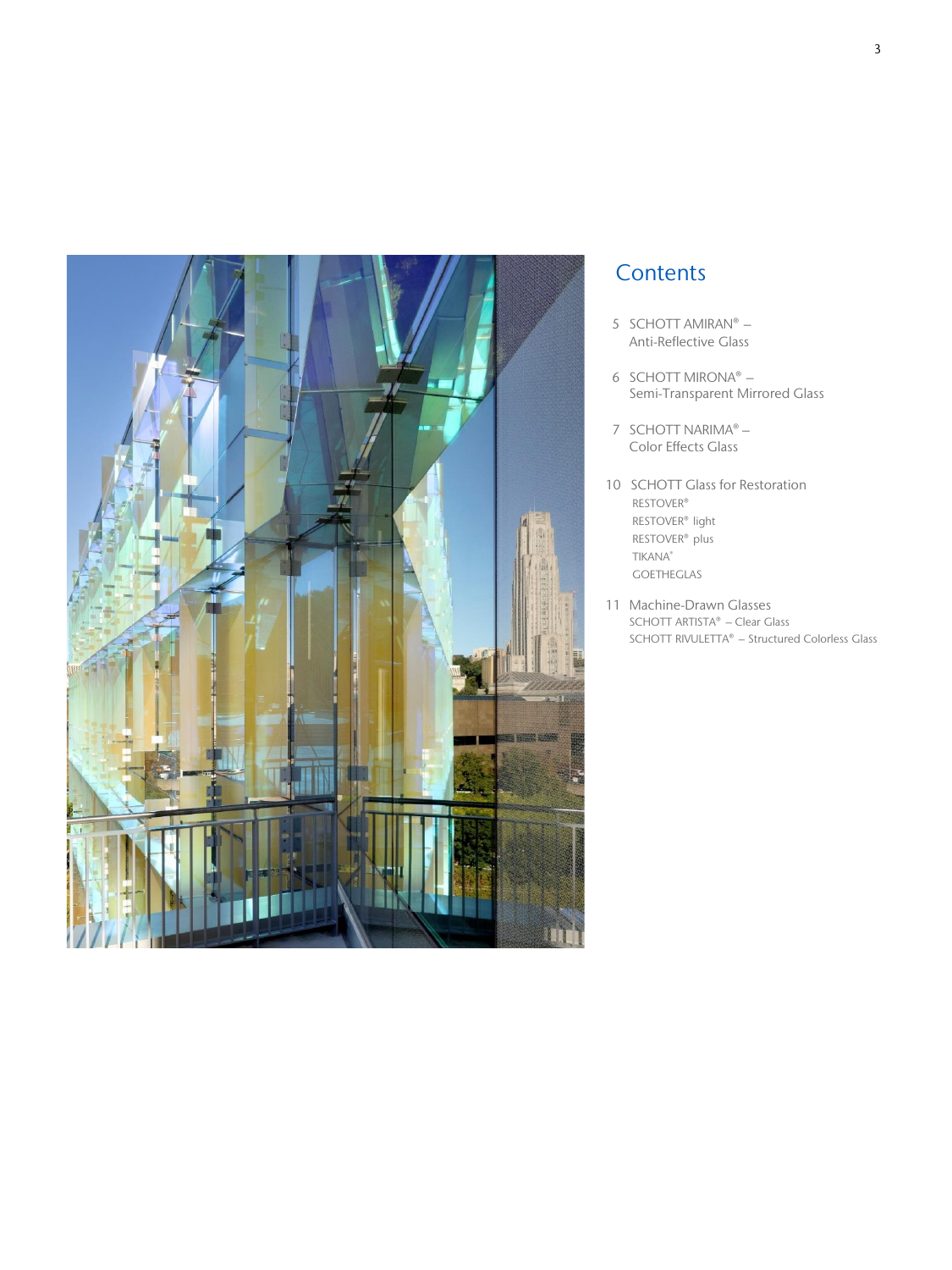### Architectural Glass

Price List € – Middle East, Africa, Acia Pacifi & Latin America Valid from 01.01.2022

#### Forms of supply and specification

This price list covers the range of standardized SCHOTT Products: AMIRAN® – Anti-Reflective Glass, MIRONA® – Semi-Transparent Mirrored Glass, NARIMA® – Color Effects Glass; the Restoration Glasses RESTOVER®, RESTOVER® light, RESTOVER<sup>®</sup> plus, TIKANA®, GOETHEGLAS; and the Machine-Drawn Glasses ARTISTA® – Clear Glass and RIVULETTA® – Structured Colorless Glass.

The products listed here are manufactured according to SCHOTT specifications in standard quality. The respective specifications are available upon request.

#### Preferred assortment

SCHOTT strives to have preferred materials available in commercial quantities from stock.

Our preferred assortment is listed in orange and marked with a ►. Please feel free to ask us about the delivery times for glasses that are not part of our preferred assortment.

#### Minimum value per order

The minimum value per order and shipment is EUR 5,000. If you are in need of smaller quantities that are lower than our minimum value per order, we would be happy to refer you to one of our sales partners.

#### Delivery conditions and rates

Delivery is subject to our general terms and conditions which you can view on our website.

All prices apply ex works Grünenplan in Germany, excluding insurance and including packaging.

When ordering, please specify the options you have available for unloading the glass (e. g. forklift, unloading crane or vehicle with a platform lift, …).

VAT is calculated for deliveries within Germany. We reserve the right to change prices and technical specifications.

This price list was prepared with the utmost care, nevertheless errors are possible.

All previous price lists and agreements lose their validity upon the publication of this price list.

#### **Contact**

Processed Glass SCHOTT AG Hattenbergstraße 10 55122 Mainz Germany Phone +49 (0)6131/66-2678 Fax +49 (0)6131/66-2525 info.architecture@schott.com www.schott.com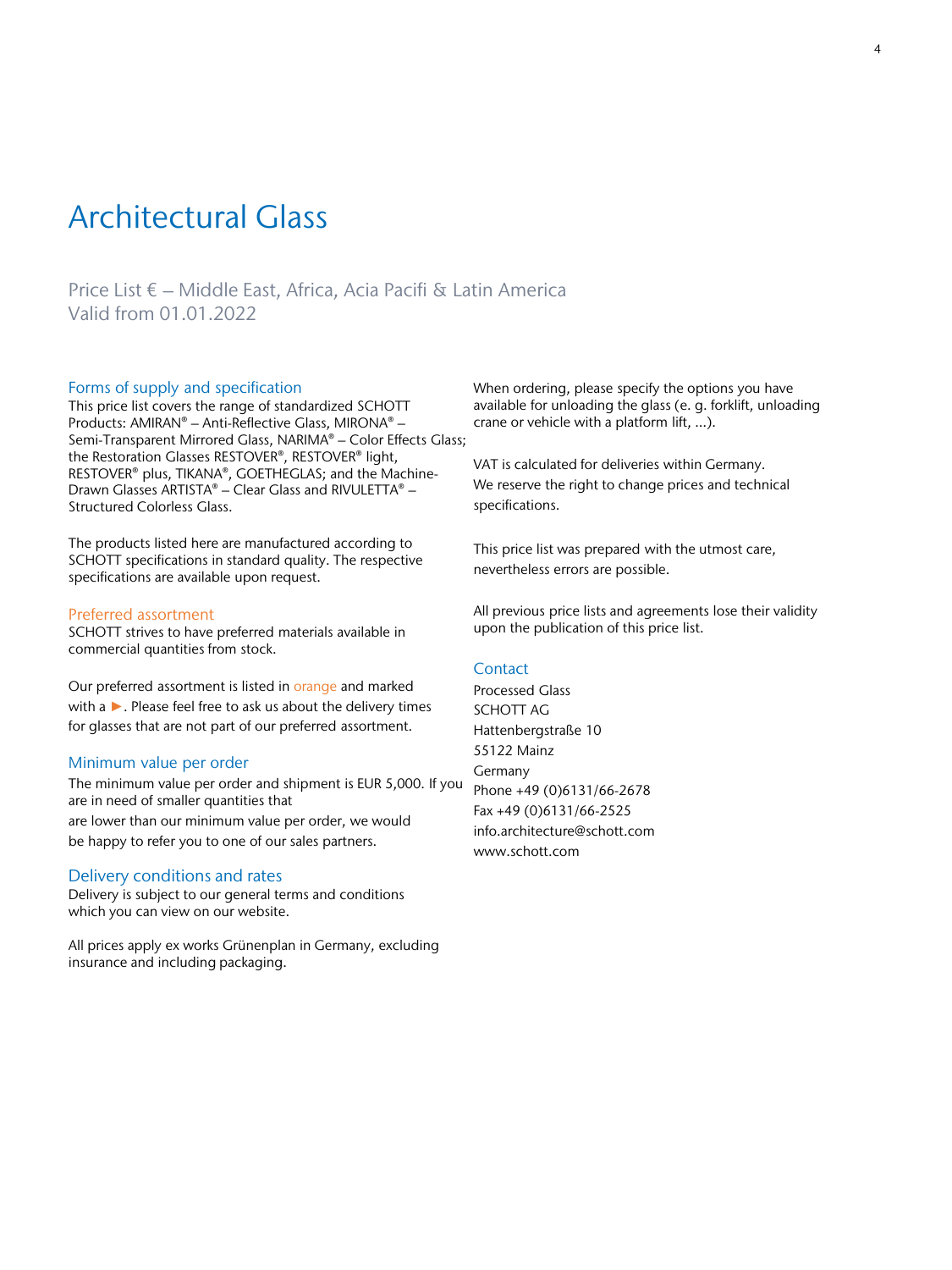# SCHOTT AMIRAN<sup>®</sup> - Anti-Reflective Glass

| Art. no.              | Art. no.                                                                                                                      | <b>Thickness</b> | <b>Dimensions</b> |                            |                | Contents/Box        |            | <b>Price</b> |                       |
|-----------------------|-------------------------------------------------------------------------------------------------------------------------------|------------------|-------------------|----------------------------|----------------|---------------------|------------|--------------|-----------------------|
| cannot be<br>tempered | can be tempered                                                                                                               | [mm]             | qross [mm]        | net ${\lceil mm \rceil}^1$ | [Units]        | $\lceil m^2 \rceil$ | gross [kg] | [ $€/m2$ ]   | [€/Unit] <sup>2</sup> |
|                       | <b>AMIRAN<sup>®</sup></b> Extra-clear low-iron float glass with an anti-reflective optical interference coating on both sides |                  |                   |                            |                |                     |            |              |                       |
| 1065485               | $\blacktriangleright$ 1065559                                                                                                 | $\overline{4}$   | 3210 x 1900       | 3180 x 1770                | 22             | 124                 | 1532       | 120.00       | 675,00                |
| 1065444               | 1065504                                                                                                                       | $\overline{4}$   | 3800 x 1900       | 3770 x 1770                | 18             | 120                 | 1500       | 120.00       | 801.00                |
| 1065489               | $\blacktriangleright$ 1074097                                                                                                 | 6                | 3210 x 1900       | 3180 x 1770                | 15             | 84                  | 1562       | 135.00       | 760.00                |
| 1065488               | 1065570                                                                                                                       | 6                | 3800 x 1900       | 3770 x 1770                | 12             | 80                  | 1500       | 135.00       | 901.00                |
| 1065490               | 1079684                                                                                                                       | 8                | 3210 x 1900       | 3180 x 1770                | 11             | 62                  | 1532       | 153.00       | 861.00                |
| 1173259               | 1065573                                                                                                                       | 8                | 3800 x 1900       | 3770 x 1770                | 9              | 60                  | 1500       | 153.00       | 1,021.00              |
| 1065493               | 1065571                                                                                                                       | 10               | 3210 x 1900       | 3180 x 1770                | 9              | 51                  | 1562       | 180.00       | 1,013.00              |
| 1065492               | 1065503                                                                                                                       | 10               | 3800 x 1900       | 3770 x 1770                | $\overline{7}$ | 47                  | 1464       | 180.00       | 1,202.00              |
| 1065494               | 1065572                                                                                                                       | 12               | 3210 x 1900       | 3180 x 1770                | $\overline{7}$ | 39                  | 1471       | 207.00       | 1,165.00              |
| 1144232               | 1095961                                                                                                                       | 12               | 3800 x 1900       | 3770 x 1770                | 6              | 40                  | 1283       | 207.00       | 1,381.00              |
|                       | <b>AMIRAN</b> ® Extra-clear low-iron float glass with an anti-reflective optical interference coating on one side             |                  |                   |                            |                |                     |            |              |                       |

### $\alpha$  glass with an anti-reflective optical interference coating  $\alpha$

| 1065426                       | 1065499                       | $\overline{4}$ | 3210 x 1900 | 3180 x 1770 | 22 | 124 | 1532 | 96.00  | 540.00 |
|-------------------------------|-------------------------------|----------------|-------------|-------------|----|-----|------|--------|--------|
| 1065425                       | 1065498                       | $\overline{4}$ | 3800 x 1900 | 3770 x 1770 | 18 | 120 | 1500 | 96.00  | 641.00 |
| 1065428                       | 1074093                       | 5              | 3210 x 1900 | 3180 x 1770 | 17 | 96  | 1486 | 104.00 | 585.50 |
| 1065427                       | 1523613                       | 5              | 3800 x 1900 | 3770 x 1770 | 15 | 100 | 1554 | 104.00 | 694.00 |
| 1065433                       | $\blacktriangleright$ 1065502 | 6              | 3210 x 1900 | 3180 x 1770 | 15 | 84  | 1562 | 113.00 | 636.00 |
| $\blacktriangleright$ 1065431 | 1065500                       | 6              | 3800 x 1900 | 3770 x 1770 | 12 | 80  | 1500 | 113.00 | 754.00 |
| 1065435                       | 1065496                       | 8              | 3210 x 1900 | 3180 x 1770 | 11 | 62  | 1532 | 140.00 | 788.00 |
| 1211456                       | 1179576                       | 8              | 3800 x 1900 | 3770 x 1770 | 9  | 60  | 1500 | 140.00 | 934.00 |
| 1134748                       | 1137831                       | 10             | 3210 x 1900 | 3180 x 1770 | 9  | 51  | 1562 | 147.00 | 827.50 |

#### **Preferred assortment**

<sup>1</sup> Without dipping edge. We will deliver the gross dimensions including the dipping edge.

<sup>2</sup> Unit prices are rounded off and indicative only. The price per m<sup>2</sup> is binding.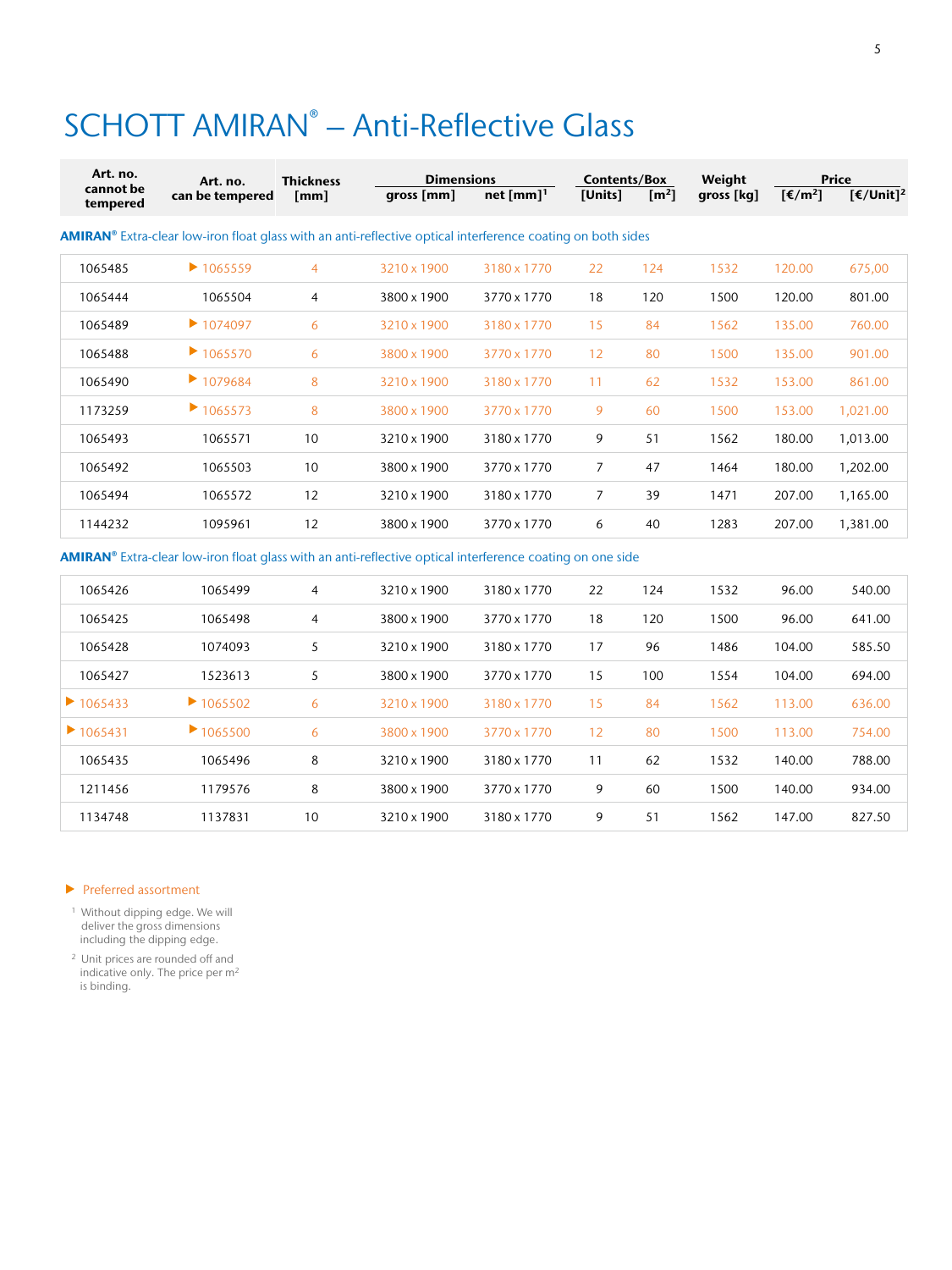# SCHOTT MIRONA® – Semi-Transparent Mirrored Glass

|                                             | <b>Thickness</b>                                            |             | <b>Dimensions</b>       |         | <b>Contents/Box</b> |            | Price                       |                                   |
|---------------------------------------------|-------------------------------------------------------------|-------------|-------------------------|---------|---------------------|------------|-----------------------------|-----------------------------------|
| Art. no.                                    | [mm]                                                        | gross [mm]  | $net [mm]$ <sup>1</sup> | [Units] | [m <sup>2</sup> ]   | gross [kg] | $[\mathsf{E}/\mathsf{m}^2]$ | $\sqrt{[\text{E}/\text{Unit}]}^2$ |
| <b>MIRONA®</b> "Standard"                   |                                                             |             |                         |         |                     |            |                             |                                   |
| 1748064                                     | 2                                                           | 1900 x 1250 | 1770 x 1220             | 23      | 50                  | 330        | 77.00                       | 166.50                            |
| 1747193                                     | 3                                                           | 1900 x 1250 | 1770 x 1220             | 18      | 39                  | 370        | 74.00                       | 160.00                            |
| ▶ 1251845                                   | 4                                                           | 1900 x 1250 | 1770 x 1220             | 14      | 30                  | 401        | 72.00                       | 155.50                            |
| 1251857                                     | 4                                                           | 3210 x 1900 | 3180 x 1770             | 22      | 124                 | 1532       | 86.00                       | 484.00                            |
| 1251856                                     | 6                                                           | 1900 x 1250 | 1770 x 1220             | 12      | 26                  | 496        | 109.00                      | 235.50                            |
| ▶ 1251858                                   | 6                                                           | 3210 x 1900 | 3180 x 1770             | 15      | 84                  | 1562       | 124.00                      | 698.00                            |
| <b>MIRONA<sup>®</sup></b> "High Reflective" |                                                             |             |                         |         |                     |            |                             |                                   |
| 1553414                                     | 2                                                           | 1900 x 1250 | 1770 x 1220             | 23      | 50                  | 330        | 152.00                      | 328.00                            |
| 1605093                                     | 3                                                           | 1900 x 1250 | 1770 x 1220             | 18      | 39                  | 370        | 147.00                      | 317.50                            |
| ▶1251859                                    | 4                                                           | 1900 x 1250 | 1770 x 1220             | 14      | 30                  | 401        | 145.00                      | 313.00                            |
| 1251861                                     | $\overline{4}$                                              | 3210 x 1900 | 3180 x 1770             | 22      | 124                 | 1532       | 162.00                      | 912.00                            |
| 1251860                                     | 6                                                           | 1900 x 1250 | 1770 x 1220             | 12      | 26                  | 496        | 183.00                      | 395.00                            |
| ▶ 1251862                                   | 6                                                           | 3210 x 1900 | 3180 x 1770             | 15      | 84                  | 1562       | 200.00                      | 1,126.00                          |
| <b>MIRONA<sup>®</sup></b> "Beamsplitter"    |                                                             |             |                         |         |                     |            |                             |                                   |
| 1748065                                     | 2                                                           | 1900 x 1250 | 1770 x 1220             | 23      | 50                  | 330        | 152.00                      | 328.00                            |
| 1513400                                     | 3                                                           | 1900 x 1250 | 1770 x 1220             | 18      | 39                  | 370        | 147.00                      | 317.50                            |
| 1251863                                     | $\overline{4}$                                              | 1900 x 1250 | 1770 x 1220             | 14      | 30                  | 401        | 145.00                      | 313.00                            |
| 1251864                                     | $\overline{4}$                                              | 3210 x 1900 | 3180 x 1770             | 22      | 124                 | 1532       | 162.00                      | 912.00                            |
| ▶1251866                                    | 6                                                           | 3210 x 1900 | 3180 x 1770             | 15      | 84                  | 1562       | 197.00                      | 1,109.00                          |
|                                             | <b>MIRONA<sup>®</sup></b> "High Reflective one-side-coated" |             |                         |         |                     |            |                             |                                   |
| 1642502                                     | 2                                                           | 1900 x 1250 | 1770 x 1220             | 23      | 50                  | 330        | 152.00                      | 328.00                            |
| 1770117                                     | 3                                                           | 1900 x 1250 | 1770 x 1220             | 18      | 39                  | 370        | 147.00                      | 318.00                            |
| 1251837                                     | 4                                                           | 1900 x 1250 | 1770 x 1220             | 14      | 30                  | 401        | 145.00                      | 313.00                            |
| 1251838                                     | 4                                                           | 3210 x 1900 | 3180 x 1770             | 22      | 124                 | 1532       | 162.00                      | 912.00                            |
| 1251840                                     | 6                                                           | 3210 x 1900 | 3180 x 1770             | 15      | 84                  | 1562       | 197.00                      | 1,109.00                          |

#### Preferred assortment

<sup>1</sup> Without dipping edge. We will deliver the gross dimensions including the dipping edge.

<sup>2</sup> Unit prices are rounded off and indicative only. The price per m<sup>2</sup> is binding.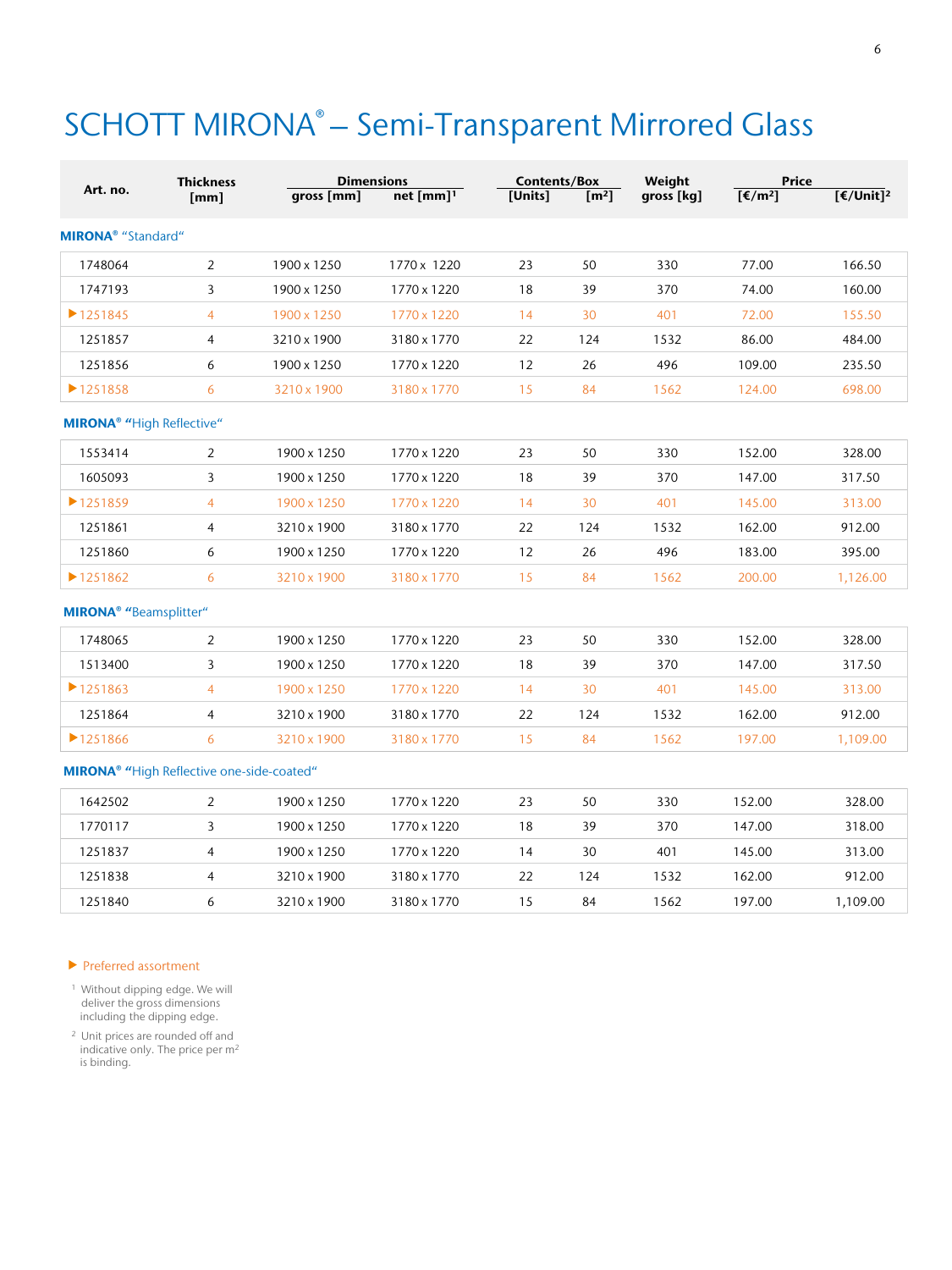# SCHOTT NARIMA® - Color Effects Glass

|                                              | Color<br><b>Thickness</b> |                |             | <b>Dimensions</b>       |         | Contents/Box      | Weight     | <b>Price</b>            |                                     |
|----------------------------------------------|---------------------------|----------------|-------------|-------------------------|---------|-------------------|------------|-------------------------|-------------------------------------|
| Art. no.                                     | <b>Number</b>             | [mm]           | qross [mm]  | $net [mm]$ <sup>1</sup> | [Units] | [m <sup>2</sup> ] | gross [kg] | $\sqrt{(\epsilon/m^2)}$ | $\sqrt{[\epsilon / \text{Unit}]^2}$ |
| NARIMA <sup>®</sup> "Blue/Gold" <sup>3</sup> |                           |                |             |                         |         |                   |            |                         |                                     |
| $\blacktriangleright$ 1408906                | 27110                     | $\overline{4}$ | 1900 x 1250 | 1700 x 1220             | 14      | 29                | 401        | 192.00                  | 398.00                              |
| 1408908                                      | 27110                     | $\overline{4}$ | 3210 x 1900 | 3180 x 1700             | 22      | 119               | 1532       | 440.00                  | 2,379.00                            |
| ▶ 1408912                                    | 27110                     | $\overline{4}$ | 3800 x 1900 | 3770 x 1700             | 18      | 115               | 1500       | 440.00                  | 2,820.00                            |
| $\blacktriangleright$ 1464387                | 27110                     | 6              | 1900 x 1250 | 1700 x 1220             | 12      | 25                | 496        | 223.00                  | 462.50                              |
| 1408910                                      | 27110                     | 6              | 3210 x 1900 | 3180 x 1700             | 15      | 81                | 1562       | 470.00                  | 2,541.00                            |
| 1408914                                      | 27110                     | 6              | 3800 x 1900 | 3770 x 1700             | 12      | 77                | 1500       | 470.00                  | 3,012.00                            |
| 1512334                                      | 27110                     | 8              | 1900 x 1250 | 1700 x 1220             | 9       | 19                | 500        | 252.00                  | 523.00                              |
| 1512335                                      | 27110                     | 8              | 3210 x 1900 | 3180 x 1700             | 11      | 60                | 1532       | 500.00                  | 2,703.00                            |
| 1512357                                      | 27110                     | 8              | 3800 x 1900 | 3770 x 1700             | 9       | 58                | 1500       | 500.00                  | 3,204.50                            |
| <b>NARIMA®</b> "Blue/Green" <sup>3</sup>     |                           |                |             |                         |         |                   |            |                         |                                     |
| 1408916                                      | 23200                     | $\overline{4}$ | 1900 x 1250 | 1700 x 1220             | 14      | 29                | 401        | 192.00                  | 398.00                              |
| 1408917                                      | 23200                     | $\overline{4}$ | 3210 x 1900 | 3180 x 1700             | 22      | 119               | 1532       | 440.00                  | 2,379.00                            |
| 1408921                                      | 23200                     | 4              | 3800 x 1900 | 3770 x 1700             | 18      | 115               | 1500       | 440.00                  | 2,820.00                            |
| 1296397                                      | 23200                     | 6              | 1900 x 1250 | 1700 x 1220             | 12      | 25                | 496        | 223.00                  | 462.50                              |
| 1408919                                      | 23200                     | 6              | 3210 x 1900 | 3180 x 1700             | 15      | 81                | 1562       | 470.00                  | 2,541.00                            |
| 1409146                                      | 23200                     | 6              | 3800 x 1900 | 3770 x 1700             | 12      | 77                | 1500       | 470.00                  | 3,012.00                            |
| 1512659                                      | 23200                     | 8              | 1900 x 1250 | 1700 x 1220             | 9       | 19                | 500        | 252.00                  | 523.00                              |
| 1408920                                      | 23200                     | 8              | 3210 x 1900 | 3180 x 1700             | 11      | 60                | 1532       | 500.00                  | 2,703.00                            |
| 1512358                                      | 23200                     | 8              | 3800 x 1900 | 3770 x 1700             | 9       | 58                | 1500       | 500.00                  | 3,204.50                            |

#### Preferred assortment

<sup>1</sup> Without dipping edge. We will deliver the gross dimensions including the dipping edge.

<sup>2</sup> Unit prices are rounded off and indicative only. The price per m<sup>2</sup> is binding.

<sup>3</sup> NARIMA®, Blue/Gold", "Green", "Yellow" und "Orange" can be<br>tempered. NARIMA® "Blue/Green" and "May Green" cannot be tempered.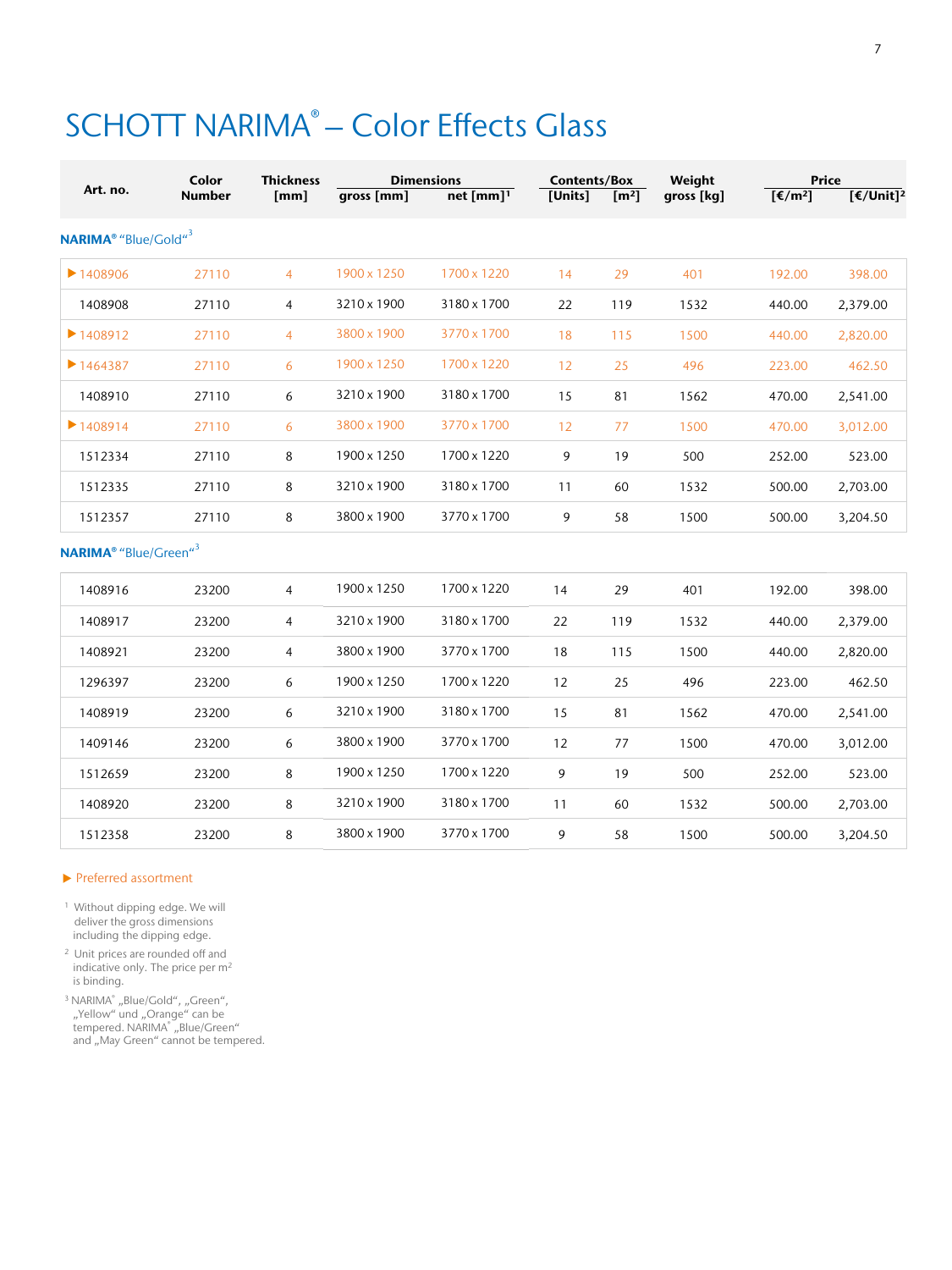# SCHOTT NARIMA® - Color Effects Glass

|                                                    | Color         | <b>Thickness</b> | <b>Dimensions</b> |                         | <b>Contents/Box</b> |                   | Weight     | <b>Price</b>                   |                                   |
|----------------------------------------------------|---------------|------------------|-------------------|-------------------------|---------------------|-------------------|------------|--------------------------------|-----------------------------------|
| Art. no.                                           | <b>Number</b> | [mm]             | gross [mm]        | net $[mm]$ <sup>1</sup> | [Units]             | [m <sup>2</sup> ] | gross [kg] | $\sqrt{[\text{f}/\text{m}^2]}$ | $\sqrt{[\text{E}/\text{Unit}]^2}$ |
| NARIMA <sup>®</sup> "Green" <sup>3</sup>           |               |                  |                   |                         |                     |                   |            |                                |                                   |
| 1512359                                            | 23310         | $\overline{4}$   | 1900 x 1250       | 1700 x 1220             | 14                  | 29                | 401        | 192.00                         | 398.00                            |
| 1512361                                            | 23310         | 4                | 3210 x 1900       | 3180 x 1700             | 22                  | 119               | 1532       | 440.00                         | 2,379.00                          |
| 1409249                                            | 23310         | $\overline{4}$   | 3800 x 1900       | 3770 x 1700             | 18                  | 115               | 1500       | 440.00                         | 2,820.00                          |
| 1409248                                            | 23310         | 6                | 1900 x 1250       | 1700 x 1220             | 12                  | 25                | 496        | 223.00                         | 462.50                            |
| 1505355                                            | 23310         | 6                | 3210 x 1900       | 3180 x 1700             | 15                  | 81                | 1562       | 470.00                         | 2,541.00                          |
| 1409251                                            | 23310         | 6                | 3800 x 1900       | 3770 x 1700             | 12                  | 77                | 1500       | 470.00                         | 3,012.00                          |
| 1512360                                            | 23310         | 8                | 1900 x 1250       | 1700 x 1220             | 9                   | 19                | 500        | 252.00                         | 523.00                            |
| 1512362                                            | 23310         | 8                | 3210 x 1900       | 3180 x 1700             | 11                  | 60                | 1532       | 500.00                         | 2,703.00                          |
| 1512363                                            | 23310         | 8                | 3800 x 1900       | 3770 x 1700             | 9                   | 58                | 1500       | 500.00                         | 3,204.50                          |
| <b>NARIMA<sup>®</sup></b> "May Green" <sup>3</sup> |               |                  |                   |                         |                     |                   |            |                                |                                   |
| 1409253                                            | 23400         | $\overline{4}$   | 1900 x 1250       | 1700 x 1220             | 14                  | 29                | 401        | 192.00                         | 398.00                            |
| 1409255                                            | 23400         | $\overline{4}$   | 3210 x 1900       | 3180 x 1700             | 22                  | 119               | 1532       | 440.00                         | 2,379.00                          |
| 1512399                                            | 23400         | $\overline{4}$   | 3800 x 1900       | 3770 x 1700             | 18                  | 115               | 1500       | 440.00                         | 2,820.00                          |
| 1296375                                            | 23400         | 6                | 1900 x 1250       | 1700 x 1220             | 12                  | 25                | 496        | 223.00                         | 462.50                            |
| 1512365                                            | 23400         | 6                | 3210 x 1900       | 3180 x 1700             | 15                  | 81                | 1562       | 470.00                         | 2,541.00                          |
| 1511848                                            | 23400         | 6                | 3800 x 1900       | 3770 x 1700             | 12                  | 77                | 1500       | 470.00                         | 3,012.00                          |
| 1512364                                            | 23400         | 8                | 1900 x 1250       | 1700 x 1220             | 9                   | 19                | 500        | 252.00                         | 523.00                            |
| 1423322                                            | 23400         | 8                | 3210 x 1900       | 3180 x 1700             | 11                  | 60                | 1532       | 500.00                         | 2,703.00                          |
| 1512396                                            | 23400         | 8                | 3800 x 1900       | 3770 x 1700             | 9                   | 58                | 1500       | 500.00                         | 3,204.50                          |

#### Preferred assortment

<sup>1</sup> Without dipping edge. We will deliver the gross dimensions including the dipping edge.

<sup>2</sup> Unit prices are rounded off and indicative only. The price per  $m<sup>2</sup>$ is binding.

<sup>3</sup> NARIMA®, Blue/Gold", "Green", "Yellow" und "Orange" can be<br>tempered. NARIMA® "Blue/Green" and "May Green" cannot be tempered.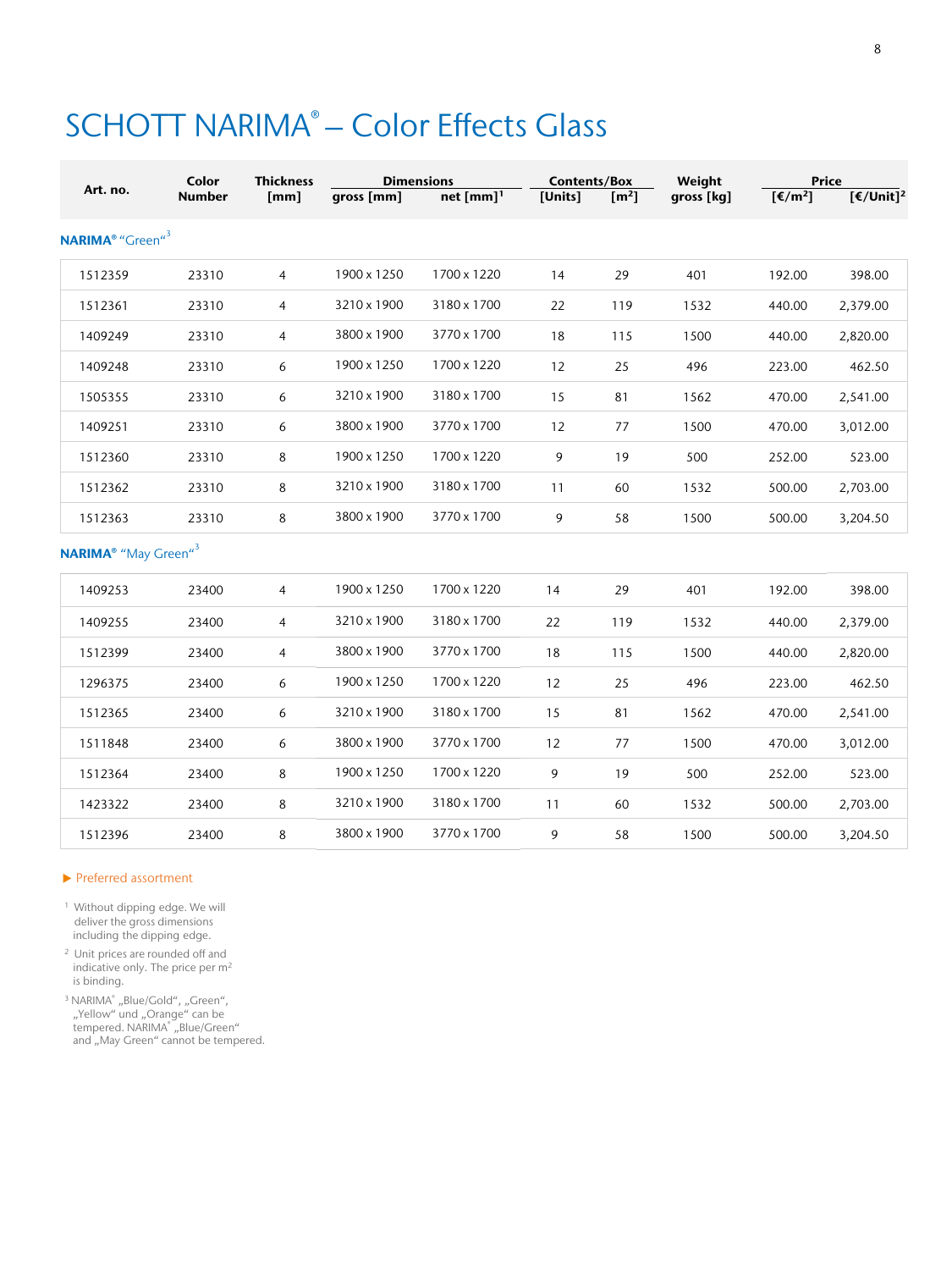# SCHOTT NARIMA® - Color Effects Glass

| Art. no.                                         | Color<br><b>Number</b> | <b>Thickness</b><br>[mm] | qross [mm]  | <b>Dimensions</b><br>$net$ [mm] <sup>1</sup> | <b>Contents/Box</b><br>[Units] | $\sqrt{m^2}$ | Weight<br>gross [kg] | $[\mathsf{E}/\mathsf{m}^2]$ | <b>Price</b><br>$\sqrt{[\epsilon/U_{\text{init}}]^2}$ |
|--------------------------------------------------|------------------------|--------------------------|-------------|----------------------------------------------|--------------------------------|--------------|----------------------|-----------------------------|-------------------------------------------------------|
| <b>NARIMA<sup>®</sup></b> "Yellow " <sup>3</sup> |                        |                          |             |                                              |                                |              |                      |                             |                                                       |
| 1409256                                          | 24210                  | $\overline{4}$           | 1900 x 1250 | 1700 x 1220                                  | 14                             | 29           | 401                  | 192.00                      | 398.00                                                |
| 1409258                                          | 24210                  | 4                        | 3210 x 1900 | 3180 x 1700                                  | 22                             | 119          | 1532                 | 440.00                      | 2,379.00                                              |
| 1512400                                          | 24210                  | $\overline{4}$           | 3800 x 1900 | 3770 x 1700                                  | 18                             | 115          | 1500                 | 440.00                      | 2,820.00                                              |
| 1409257                                          | 24210                  | 6                        | 1900 x 1250 | 1700 x 1220                                  | 12                             | 25           | 496                  | 223.00                      | 462.50                                                |
| 1512398                                          | 24210                  | 6                        | 3210 x 1900 | 3180 x 1700                                  | 15                             | 81           | 1562                 | 470.00                      | 2,541.00                                              |
| 1474856                                          | 24210                  | 6                        | 3800 x 1900 | 3770 x 1700                                  | 12                             | 77           | 1500                 | 470.00                      | 3,012.00                                              |
| 1512397                                          | 24210                  | 8                        | 1900 x 1250 | 1700 x 1220                                  | 9                              | 19           | 500                  | 252.00                      | 523.00                                                |
| 1423324                                          | 24210                  | 8                        | 3210 x 1900 | 3180 x 1700                                  | 11                             | 60           | 1532                 | 500.00                      | 2,703.00                                              |
| 1512402                                          | 24210                  | 8                        | 3800 x 1900 | 3770 x 1700                                  | 9                              | 58           | 1500                 | 500.00                      | 3,204.50                                              |
| NARIMA <sup>®</sup> "Orange" <sup>3</sup>        |                        |                          |             |                                              |                                |              |                      |                             |                                                       |
| 1409259                                          | 24310                  | $\overline{4}$           | 1900 x 1250 | 1700 x 1220                                  | 14                             | 29           | 401                  | 192.00                      | 398.00                                                |
| 1409261                                          | 24310                  | 4                        | 3210 x 1900 | 3180 x 1700                                  | 22                             | 119          | 1532                 | 440.00                      | 2,379.00                                              |
| 1512412                                          | 24310                  | $\overline{4}$           | 3800 x 1900 | 3770 x 1700                                  | 18                             | 115          | 1500                 | 440.00                      | 2,820.00                                              |
| 1409260                                          | 24310                  | 6                        | 1900 x 1250 | 1700 x 1220                                  | 12                             | 25           | 496                  | 223.00                      | 462.50                                                |
| 1512411                                          | 24310                  | 6                        | 3210 x 1900 | 3180 x 1700                                  | 15                             | 81           | 1562                 | 470.00                      | 2,541.00                                              |
| 1474857                                          | 24310                  | 6                        | 3800 x 1900 | 3770 x 1700                                  | 12                             | 77           | 1500                 | 470.00                      | 3,012.00                                              |
| 1512410                                          | 24310                  | 8                        | 1900 x 1250 | 1700 x 1220                                  | 9                              | 19           | 500                  | 252.00                      | 523.00                                                |
| 1512662                                          | 24310                  | 8                        | 3210 x 1900 | 3180 x 1700                                  | 11                             | 60           | 1532                 | 500.00                      | 2,703.00                                              |
| 1512413                                          | 24310                  | 8                        | 3800 x 1900 | 3770 x 1700                                  | 9                              | 58           | 1500                 | 500.00                      | 3,204.50                                              |

#### Preferred assortment

<sup>1</sup> Without dipping edge. We will deliver the gross dimensions including the dipping edge.

<sup>2</sup> Unit prices are rounded off and indicative only. The price per m<sup>2</sup> is binding.

 $3$  NARIMA $^{\circ}$  "Blue/Gold", "Green", "Yellow" und "Orange" can be<br>tempered. NARIMA® "Blue/Green" and "May Green" cannot be tempered.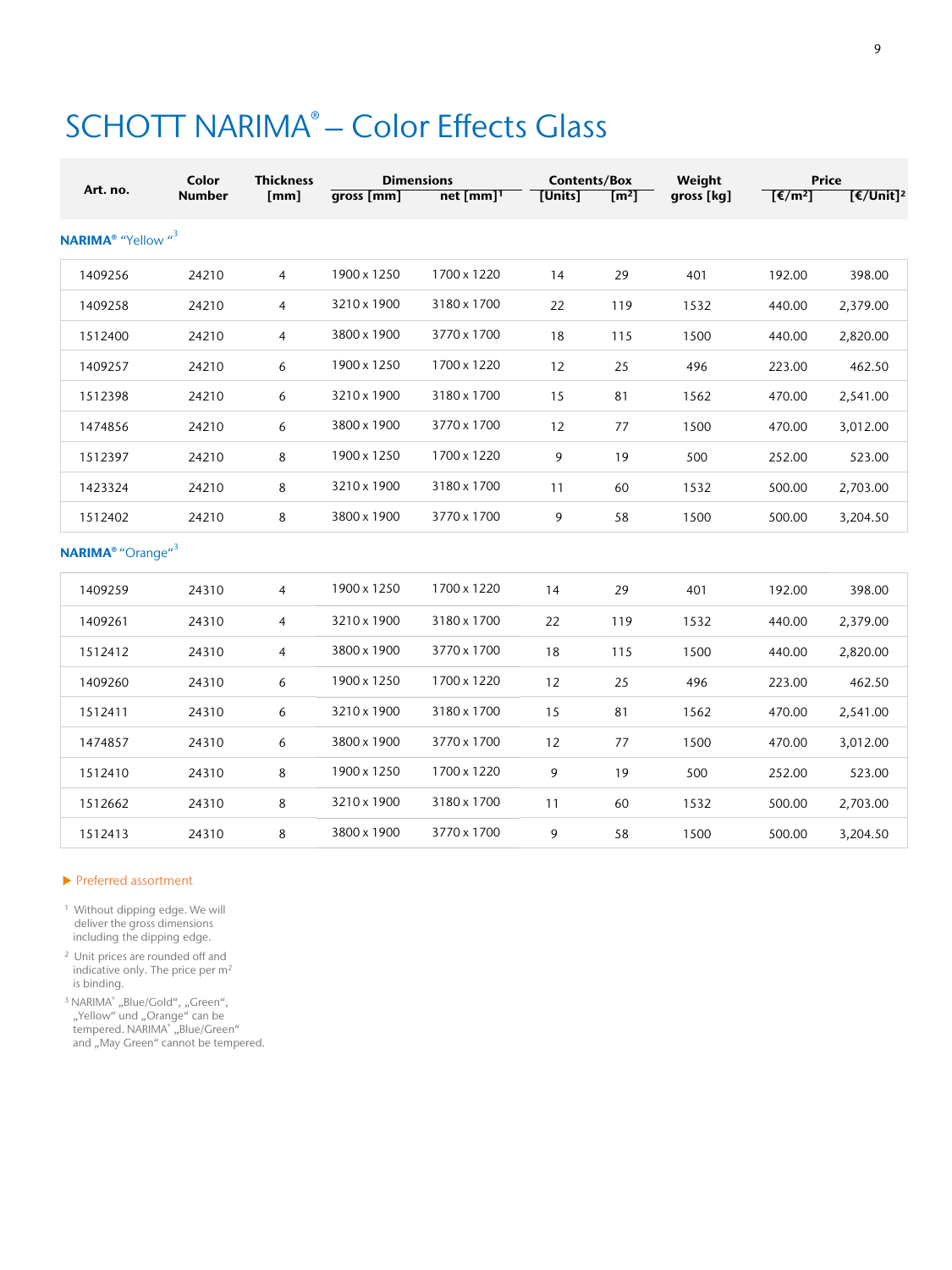## SCHOTT Glass for Restoration

|                                             | Art. no.                      | <b>Thickness</b> | <b>Dimensions</b>   | <b>Contents/Box</b> |                   | Weight     | <b>Price</b>                |                       |
|---------------------------------------------|-------------------------------|------------------|---------------------|---------------------|-------------------|------------|-----------------------------|-----------------------|
|                                             |                               | [mm]             | $[mm]$ <sup>1</sup> | [Units]             | [m <sup>2</sup> ] | gross [kg] | $[\mathsf{E}/\mathsf{m}^2]$ | [€/Unit] <sup>2</sup> |
| <b>RESTOVER<sup>®</sup></b>                 |                               |                  |                     |                     |                   |            |                             |                       |
|                                             | $\blacktriangleright$ 1520697 | $2.75 \pm 0.25$  | 1000 x 1500         | 36                  | 54                | 450        | 51.00                       | 76.50                 |
| $\blacktriangleright$ RESTOVER <sup>®</sup> | $\blacktriangleright$ 1520688 | $2.75 \pm 0.25$  | 1600 x 1500         | 22                  | 53                | 450        | 51.00                       | 122.50                |
|                                             | $\blacktriangleright$ 1298503 | $4.00 \pm 0.25$  | 2100 x 1500         | 16                  | 50                | 550        | 57.00                       | 179,50                |
|                                             | $\blacktriangleright$ 1621079 | $2.75 \pm 0.25$  | 1000 x 1500         | 36                  | 54                | 450        | 51.00                       | 76.50                 |
| RESTOVER <sup>®</sup> light                 | ▶ 1589856                     | $2.75 \pm 0.25$  | 1600 x 1500         | 22                  | 53                | 450        | 51.00                       | 122.50                |
|                                             | $\blacktriangleright$ 1601212 | $4.00 \pm 0.25$  | 2100 x 1500         | 16                  | 50                | 550        | 57.00                       | 179.50                |
| $\blacktriangleright$ RESTOVER®             | $\blacktriangleright$ 1520675 | $2.95 \pm 0.35$  | 1000 x 1500         | 35                  | 53                | 450        | 52.00                       | 78.00                 |
| plus                                        | $\blacktriangleright$ 1520670 | $2.95 \pm 0.35$  | 1600 x 1500         | 22                  | 53                | 450        | 52.00                       | 125.00                |
| <b>TIKANA®</b>                              |                               |                  |                     |                     |                   |            |                             |                       |
|                                             | ▶ 1528986                     | $4.00 \pm 0.25$  | 2100 x 1500         | 13                  | 40                | 470        | 57.00                       | 179.50                |
|                                             | ▶ 1528971                     | $4.00 \pm 0.25$  | 2400 x 1500         | 12                  | 43                | 490        | 57.00                       | 205.00                |
| <b>TIKANA®</b>                              | 1227666                       | $6.00 \pm 0.50$  | 2400 x 1500         | 8                   | 29                | 490        | 107.00                      | 385.00                |
|                                             | 1616659                       | $6.00 \pm 0.50$  | 2900 x 1500         | $\overline{7}$      | 30                | 510        | 107.00                      | 465.50                |
| <b>GOETHEGLAS</b>                           |                               |                  |                     |                     |                   |            |                             |                       |
|                                             | $\blacktriangleright$ 1519405 | $4.50 \pm 0.50$  | 2100 x 1500         | 12                  | 38                | 470        | 60.00                       | 189.00                |
| <b>GOETHEGLAS</b>                           | 1519444                       | $4.50 \pm 0.50$  | 2400 x 1500         | 10                  | 36                | 470        | 60.00                       | 216.00                |

#### Preferred assortment

<sup>1</sup> The dimensional tolerances are as follows: Length ± 25 mm; Width: +100/-200 mm

<sup>2</sup> Unit prices are rounded off and indicative only. The price per m<sup>2</sup> is binding,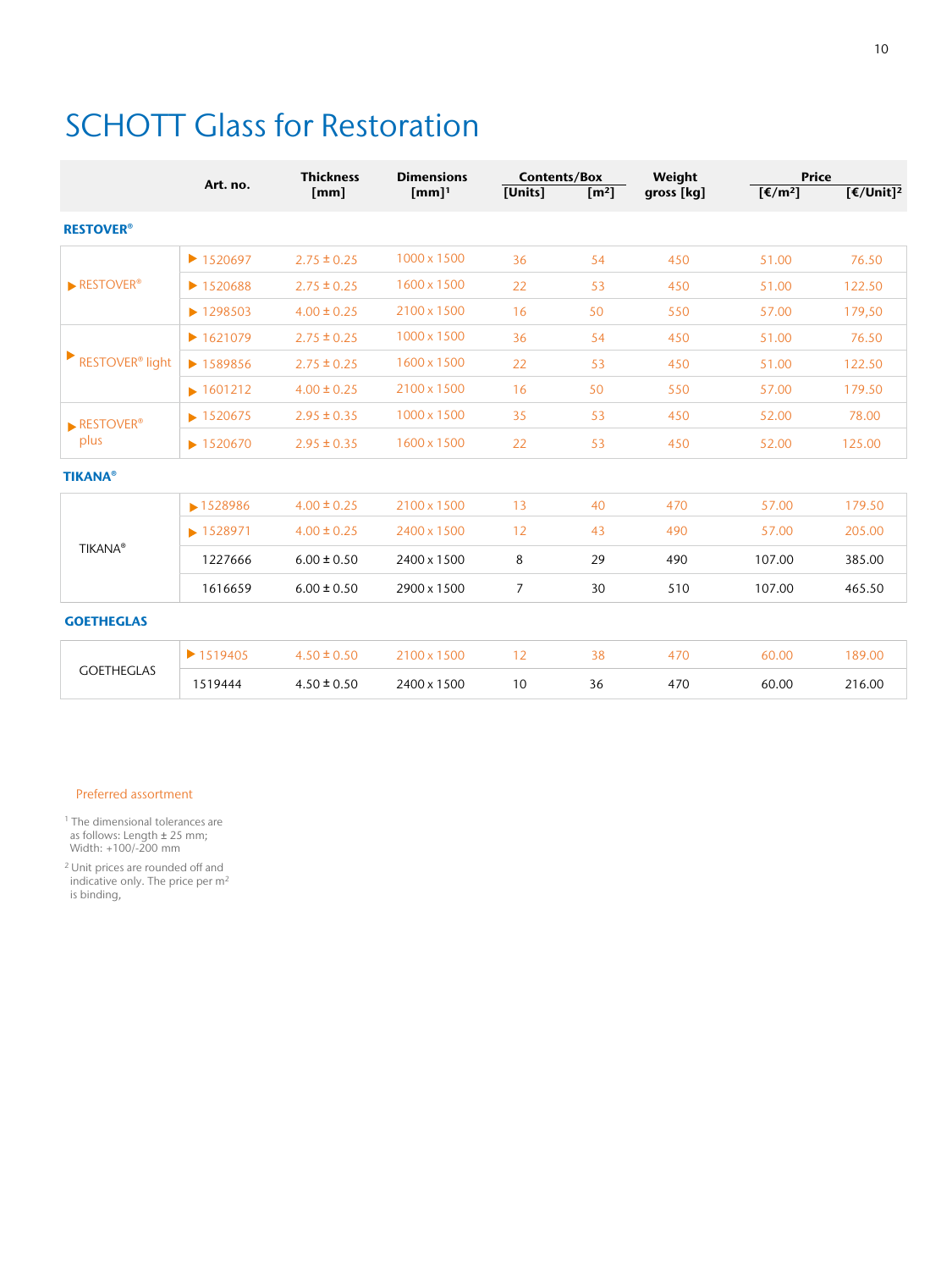### Machine-Drawn Glasses

|                                                               | Art. no.                                     | <b>Thickness</b> | <b>Dimensions</b>   | <b>Contents/Box</b> |                           | Weight     | <b>Price</b>            |                       |
|---------------------------------------------------------------|----------------------------------------------|------------------|---------------------|---------------------|---------------------------|------------|-------------------------|-----------------------|
|                                                               |                                              | [mm]             | $[mm]$ <sup>1</sup> | [Units]             | $\left[\text{m}^2\right]$ | gross [kg] | $\sqrt{(\epsilon/m^2)}$ | [€/Unit] <sup>2</sup> |
|                                                               |                                              |                  |                     |                     |                           |            |                         |                       |
| <b>ARTISTA®</b> Clear Glass<br>$\blacktriangleright$ ARTISTA® | $\blacktriangleright$ 1522037                | $2.75 \pm 0.25$  | 1000 x 1500         | 36                  | 54                        | 450        | 48.00                   | 72.00                 |
|                                                               | $\blacktriangleright$ 1522045                | $2.75 \pm 0.25$  | 1600 x 1500         | 22                  | 53                        | 450        | 48.00                   | 115.00                |
|                                                               | $\blacktriangleright$ 1522109                | $2.75 \pm 0.25$  | 2100 x 1500         | 17                  | 54                        | 450        | 48.00                   | 151.00                |
|                                                               | $\blacktriangleright$ 1520615                | $4.00 \pm 0.25$  | 1800 x 1500         | 19                  | 51                        | 600        | 52.00                   | 140.50                |
|                                                               | $\blacktriangleright$ 1520631                | $4.00 \pm 0.25$  | 2100 x 1500         | 16                  | 50                        | 600        | 52.00                   | 164.00                |
|                                                               | $\blacktriangleright$ 1525983                | $6.00 \pm 0.50$  | 1000 x 1500         | 20                  | 30                        | 550        | 79.00                   | 118.50                |
|                                                               | ▶1522854                                     | $6.00 \pm 0.50$  | 2100 x 1500         | 10                  | 32                        | 550        | 79.00                   | 249.00                |
|                                                               | <b>RIVULETTA®</b> Structured Colorless Glass |                  |                     |                     |                           |            |                         |                       |
|                                                               | 1754578                                      | $4.00 \pm 0.25$  | 2500 x 1500         | 11                  | 41                        | 600        | 65.00                   | 244.00                |
|                                                               | 1602981                                      | $6.00 \pm 0.50$  | 2100 x 1300         | 10                  | 27                        | 550        | 100.00                  | 273.00                |
| <b>RIVULETTA®</b>                                             | 1603504                                      | $6.00 \pm 0.50$  | 2400 x 1500         | 9                   | 32                        | 550        | 100.00                  | 360.00                |
|                                                               | 1527634                                      | $8.00 \pm 0.50$  | 2100 x 1400         | 6                   | 18                        | 600        | 196.00                  | 576.00                |

#### Preferred assortment

<sup>1</sup> The dimensional tolerances are as follows: Length ± 25 mm; Width: +100/-200 mm.

<sup>2</sup> Unit prices are rounded off and indicative only. The price per  $m<sup>2</sup>$ is binding.

RIVULETTA® : the structure progression / line progression runs with the length.